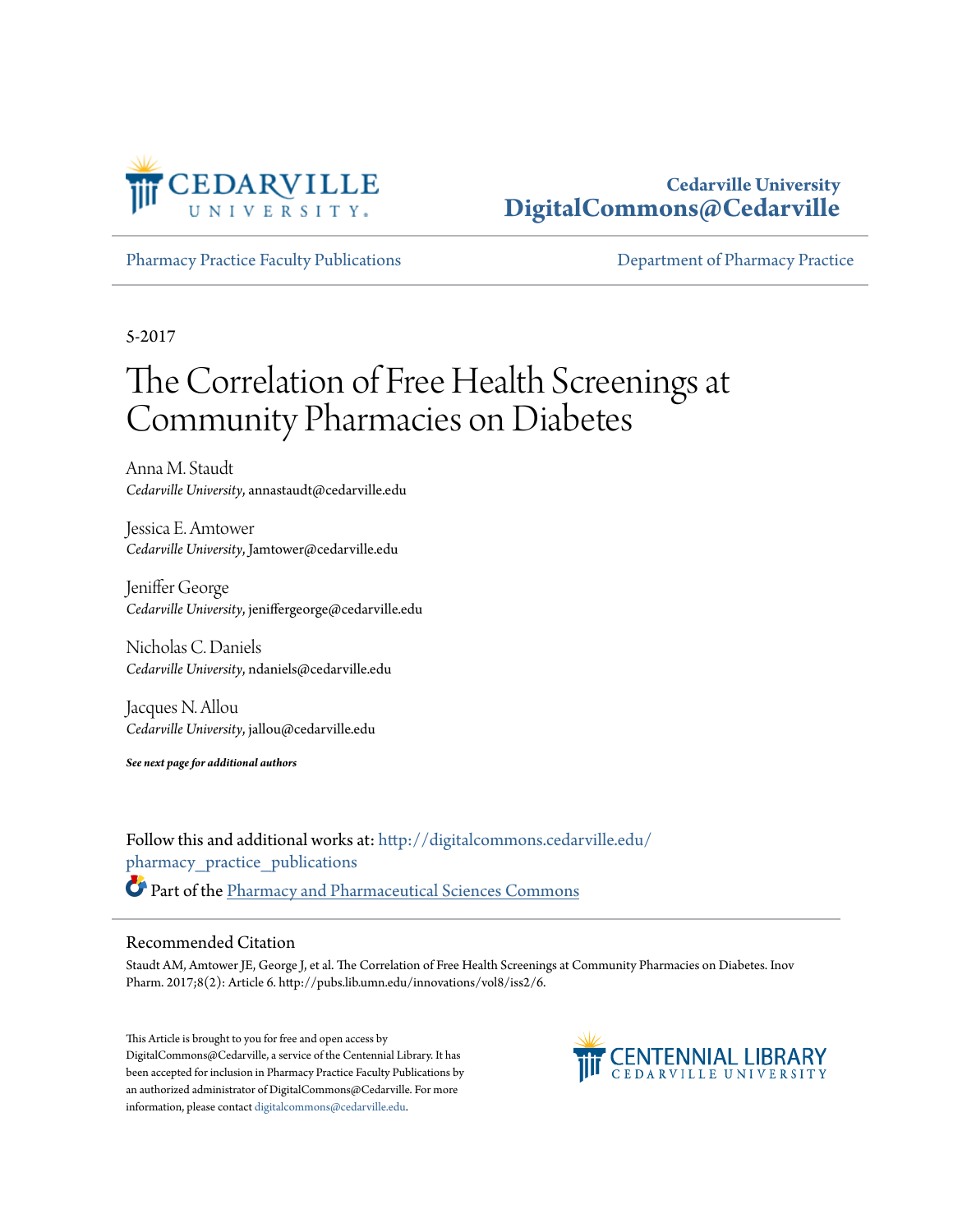#### **Authors**

Anna M. Staudt, Jessica E. Amtower, Jeniffer George, Nicholas C. Daniels, Jacques N. Allou, Emily M. Laswell, and Jeb Ballentine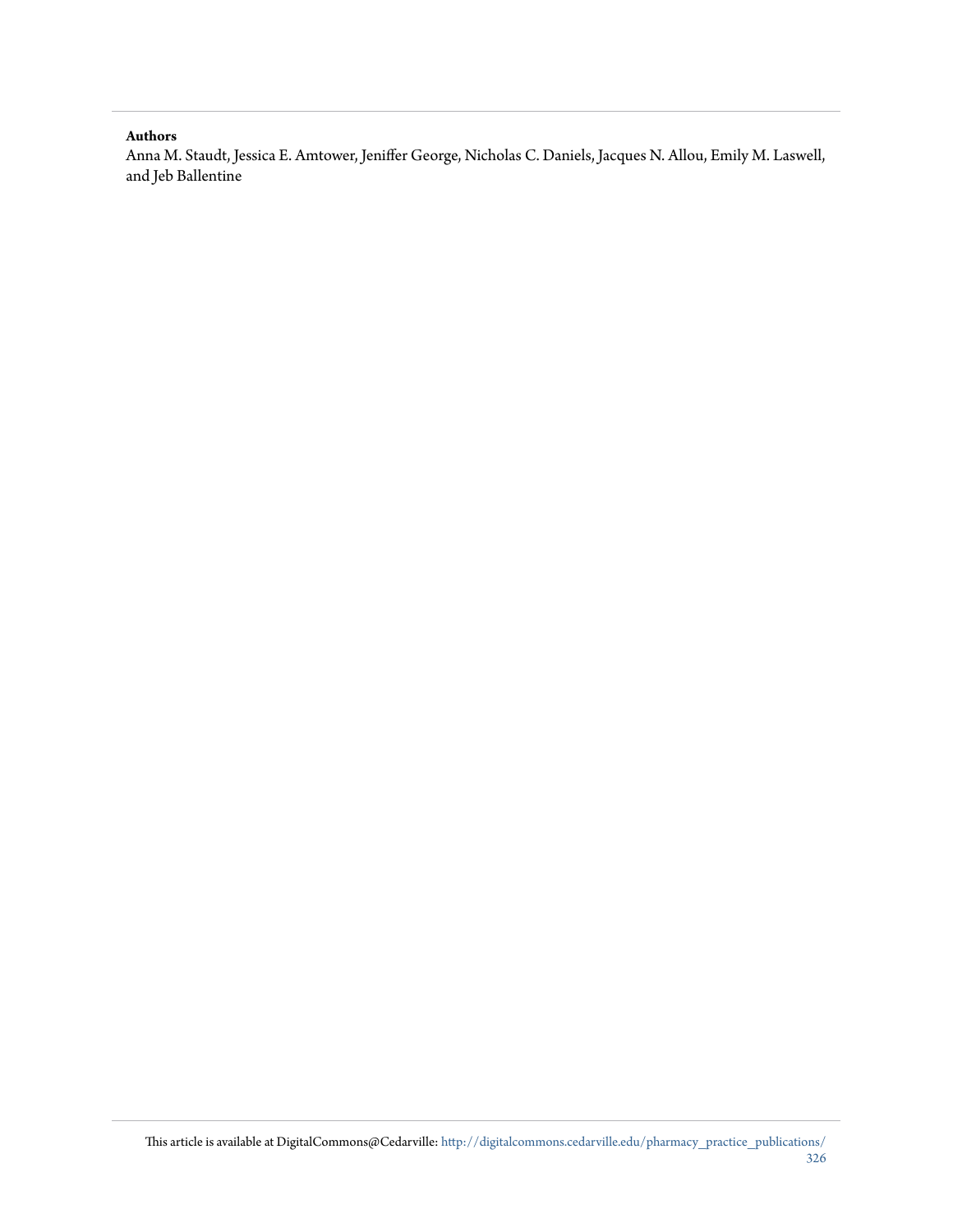# **INNOVATIONS** in pharmacy

## [Volume 8](http://pubs.lib.umn.edu/innovations/vol8?utm_source=pubs.lib.umn.edu%2Finnovations%2Fvol8%2Fiss2%2F6&utm_medium=PDF&utm_campaign=PDFCoverPages) | [Number 2](http://pubs.lib.umn.edu/innovations/vol8/iss2?utm_source=pubs.lib.umn.edu%2Finnovations%2Fvol8%2Fiss2%2F6&utm_medium=PDF&utm_campaign=PDFCoverPages) [Article 6](http://pubs.lib.umn.edu/innovations/vol8/iss2/6?utm_source=pubs.lib.umn.edu%2Finnovations%2Fvol8%2Fiss2%2F6&utm_medium=PDF&utm_campaign=PDFCoverPages)

5-2-2017

## The Correlation of Free Health Screenings at Community Pharmacies on Diabetes

Anna M. Staudt *Cedarville University*, staudtam@gmail.com

Jessica E. Amtower *Cedarville University*, Jamtower@cedarville.edu

Jeniffer George jeniffergeorge@cedarville.edu

Nicholas C. Daniels *Cedarville University*, ndaniels@cedarville.edu

Jacques N. Allou *Cedarville University*, jallou@cedarville.edu

*See next page for additional authors*

Follow this and additional works at: [http://pubs.lib.umn.edu/innovations](http://pubs.lib.umn.edu/innovations?utm_source=pubs.lib.umn.edu%2Finnovations%2Fvol8%2Fiss2%2F6&utm_medium=PDF&utm_campaign=PDFCoverPages)

### Recommended Citation

Staudt AM, Amtower JE, George J, et al. The Correlation of Free Health Screenings at Community Pharmacies on Diabetes. *Inov Pharm.* 2017;8(2): Article 6. [http://pubs.lib.umn.edu/innovations/vol8/iss2/6](http://pubs.lib.umn.edu/innovations/vol8/iss2/6?utm_source=pubs.lib.umn.edu%2Finnovations%2Fvol8%2Fiss2%2F6&utm_medium=PDF&utm_campaign=PDFCoverPages)

*INNOVATIONS in pharmacy*is published by the University of Minnesota Libraries Publishing.

**AN LIBRARIES** PUBLISHING

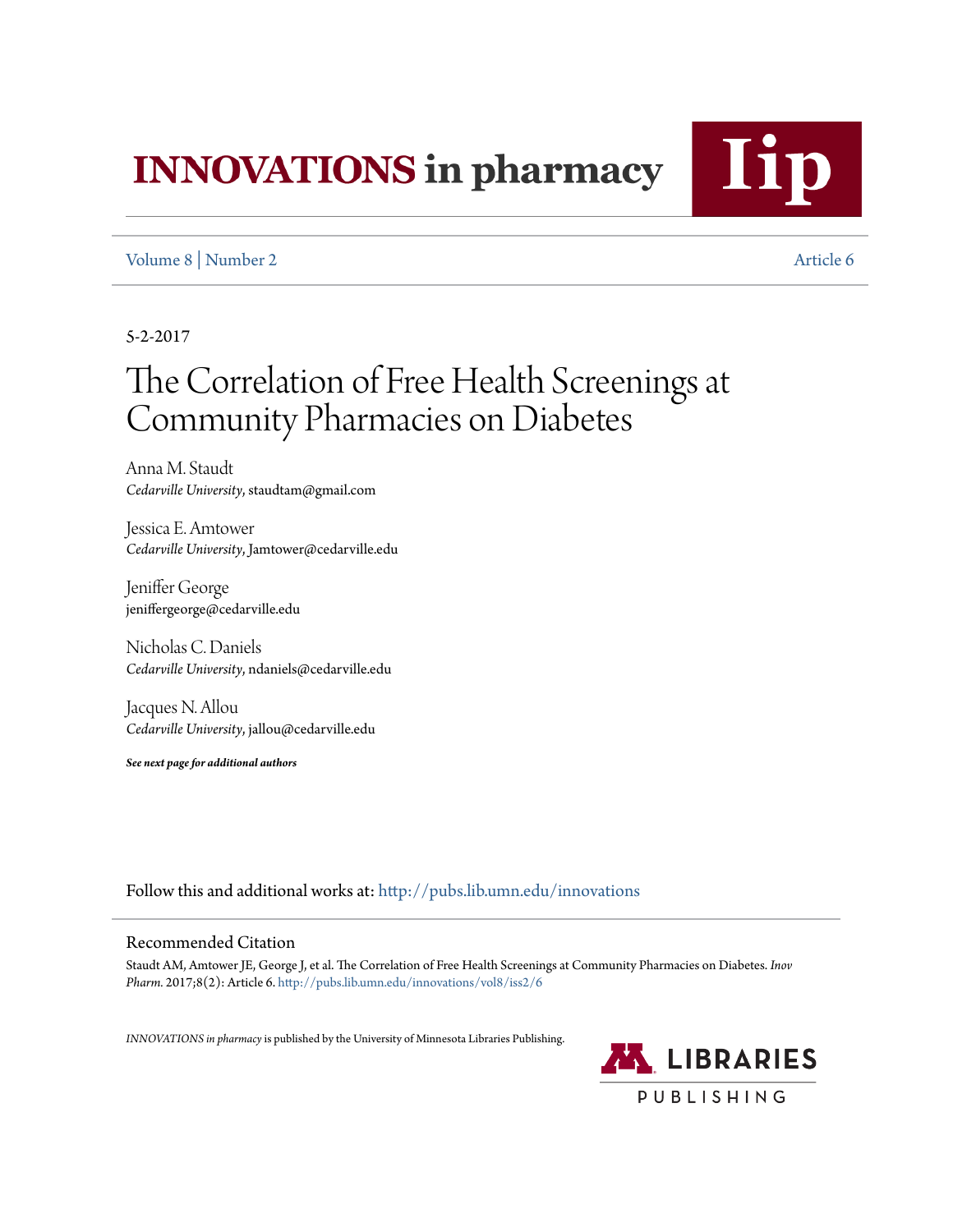## The Correlation of Free Health Screenings at Community Pharmacies on Diabetes

### **Authors**

Anna M. Staudt, Jessica E. Amtower, Jeniffer George, Nicholas C. Daniels, Jacques N. Allou, Emily Laswell, and Jeb Ballentine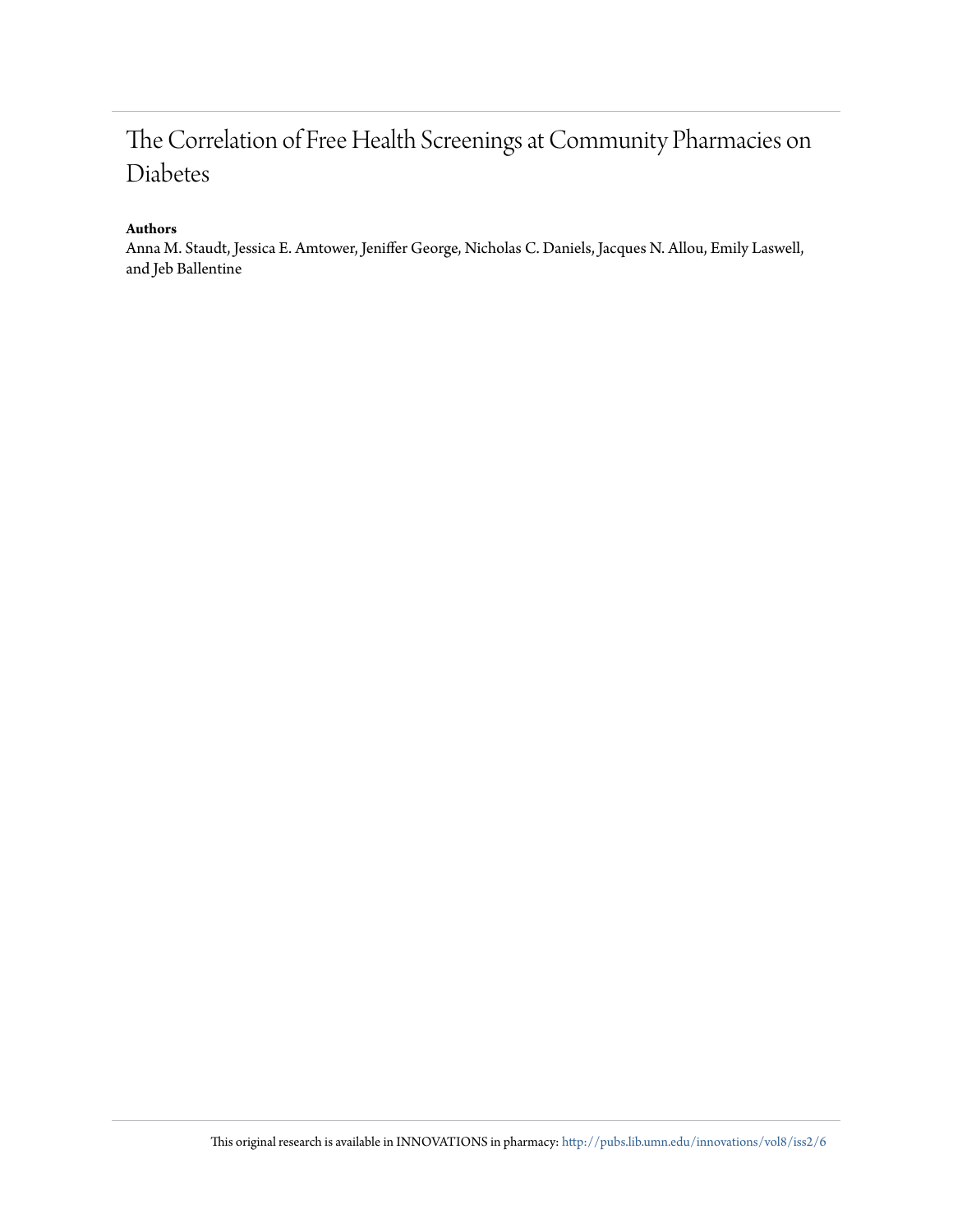## **The Correlation of Free Health Screenings at Community Pharmacies on Diabetes**

*Anna M. Staudt, BSPS, PharmD Candidate; Jessica E. Amtower, BSPS, PharmD Candidate\*; Jeniffer George, BS, PharmD Candidate; Nicholas C. Daniels, BSPS, PharmD Candidate; Jacques N. Allou, BBA, PharmD Candidate; Emily M. Laswell, PharmD, BCPS; John E. Ballentine, PharmD*

*Cedarville University School of Pharmacy*

*\*This research was presented as a poster presentation at the 2016 ASHP Midyear Clinical Meeting.*

#### **Abstract**

*Objective: To assess the correlation of free health screenings in community pharmacies on patient perceptions of free health screenings and diabetes knowledge.* 

*Methods: The study design was a pre-post observational study using surveys, blood sugar screenings, and patient education on diabetes. Participants were voluntary patients from four REM Corporation pharmacies in Ohio who were 18 or older, not recently tested for diabetes, non-diabetic, not pregnant, and without disorders that could hinder survey responses and education. Pre- and post-surveys assessed both patient perceptions on free health screenings in community pharmacies and on diabetes knowledge.*

*Results: Among the 26 participants there was no statistically significant difference between patient perception pre- and post-surveys (all p-values ≥0.05), however there was a statistically significant difference between pre and post diabetes knowledge surveys (p<0.001).* 

*Conclusion: Patients have positive opinions on free health screenings in community pharmacies and these screenings can help patients understand disease states and be more aware of their health.*

**Keywords:** Free health screenings, community pharmacy, diabetes, patient perceptions

#### **Introduction**

Healthcare professionals can utilize health screenings to detect diseases early on in order to treat them more easily. $<sup>1</sup>$ </sup> Screenings can be valuable in revealing health problems while minimizing unclear results and can be done routinely as a preventive measure or when there is reason to suspect a health problem exists. $^{2,a}$  Many easily-accessible community pharmacies hold free health screenings where walk-ins are welcome and screenings are convenient because no appointment is needed. Patients are recommended to followup with a healthcare professional immediately when problems are identified during screenings. $3$  Free community health screenings that are available include blood glucose, blood pressure, and cholesterol.

Extensive use of health screenings, specifically blood glucose checks, in a community setting could be beneficial. Diabetes is one of the most significant health issues Americans face today. Approximately 21 million individuals have been diagnosed with diabetes in the United States.<sup>4</sup> An estimated 8.1 million more may be currently undiagnosed.<sup>4</sup> Another concern is prediabetes, as there are nearly 79 million people that are at greater risk for developing diabetes.<sup>5</sup> Hyperglycemic events due to diabetes killed 2,361 in 2010 alone.<sup>4</sup> Individuals who

**Corresponding author**: John Ballentine, PharmD Cedarville University School of Pharmacy 251 N. Main St., Cedarville, OH 45314 Email: [jballentine@cedarville.edu;](mailto:jballentine@cedarville.edu) Phone: 937-766-7483 suffer from this condition are subject to a wide array of other potential health problems, including being two to four times more likely to have heart disease and or a stroke.<sup>5</sup> It is also the leading cause of blindness and kidney failure.<sup>5</sup> Uncontrolled diabetes may also result in neuropathy and amputation if it continually goes unchecked.<sup>5</sup> Blood glucose measurements are crucial given the aforementioned issues and need to be further explored due to the prevalence of diabetes.

Previous literature has shown most studies regarding community pharmacy health screenings have been conducted on blood pressure and heart health related subjects. There has not been extensive research performed regarding patient knowledge of diabetes, as well as the correlation of health screenings. Assessments of risk factors for diabetes along with blood glucose screening measurements have been the main focus of many studies examining diabetes. Referral to a physician and the adherence of follow-up with a physician are crucial aspects of diabetes care.<sup>6,7</sup> Some studies also explore individuals' awareness of their risks for developing certain diseases.8 Research dealing with perceptions of free health screenings is limited, especially related to blood glucose health screenings and patient education and counseling. Researchers have examined satisfaction with the services provided during the health screenings, showing the majority of people believe pharmacies are convenient settings for health screenings and are satisfied with the services provided.<sup>3,9</sup>

Research shows patients are receptive and willing to engage in free health screenings at community pharmacies, however,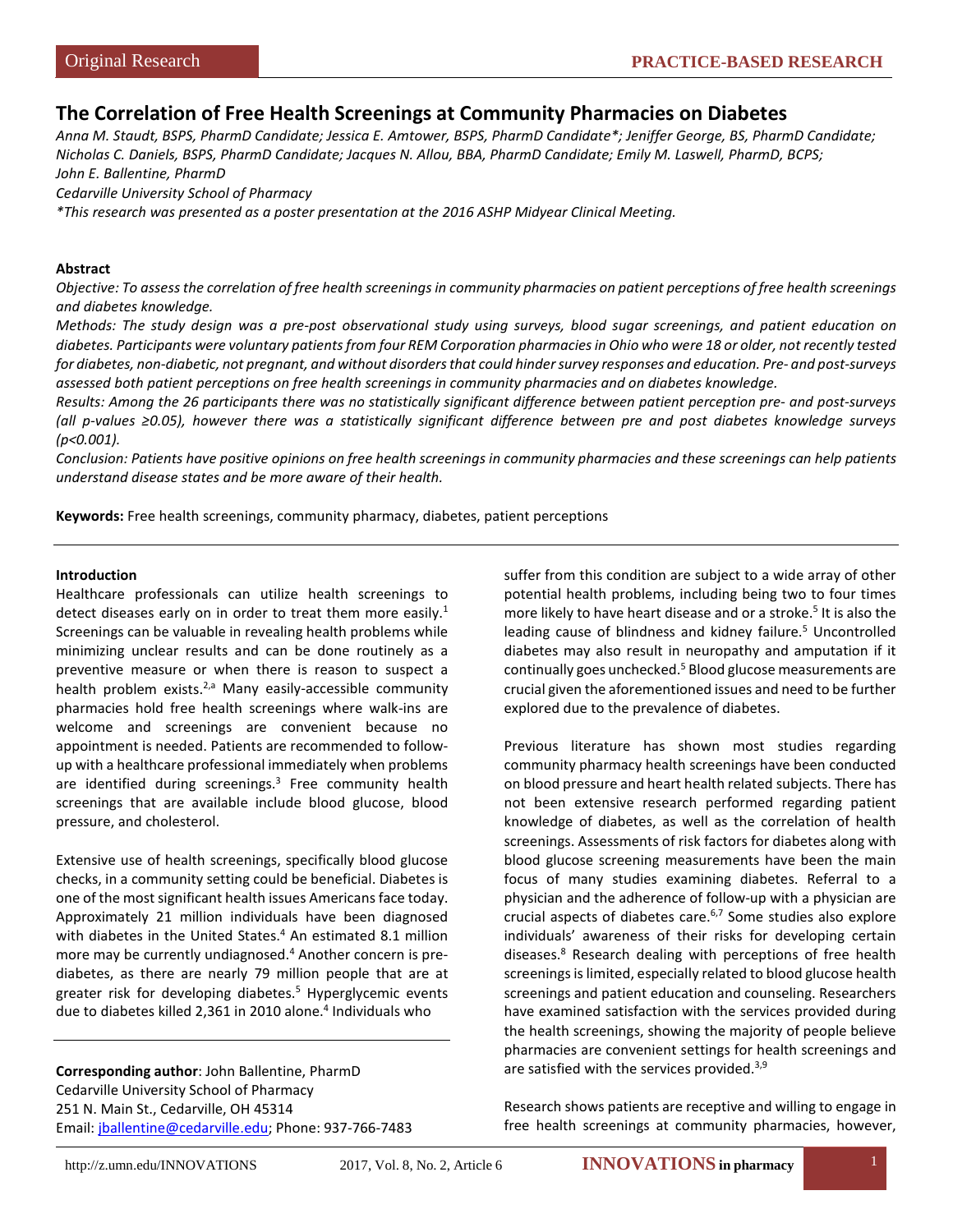more information is needed regarding diabetes-related health screenings. Most large studies to date on diabetes have focused only on risk factors. Patient education and knowledge or patient perceptions on blood glucose screenings have not been fully explored. This study will close the gaps in the previous research by assessing the correlation of free health screenings on patient knowledge.

#### **Objective**

The objective of this study was to assess the correlation of free health screenings in community pharmacies on patient perceptions of free health screenings and diabetes knowledge. The null hypothesis was blood glucose screenings and patient education on diabetes do not increase patient knowledge of diabetes or improve patient perceptions of health screenings.

#### **Methods**

This pre-post observational study began in October 2013 and ended in March 2016. Approval from the IRB at Cedarville University and permission from the American Diabetes Association to utilize information were granted in the fall of 2014. Data collection began in March 2015 and ended in April 2015. Data was analyzed in the spring of 2016. Funding was provided through Cedarville University School of Pharmacy research grants. Those providing research grants did not oversee or participate in the study.

#### *Setting*

Four REM Corporation pharmacies located in southern Ohio were used for this study to administer testing. Consent was given by the CEO of REM Corporation pharmacies as well as the pharmacy manager of each location. Pharmacies included were: Fayette Pharmacy, Fairfield Pharmacy, Lukas Pharmacy, and Town Drug. The study was conducted at two pharmacies each month. Each pharmacy was visited for three hours weekly for one month, making four total visits at each site.

#### *Study population*

Participants were selected based on purposive sampling. Those included in the study had to be age 18 or above, not previously diagnosed with diabetes, and not recently tested for diabetes. Participants were excluded if they were pregnant or had a learning disability that could hinder survey responses.

#### *Data collection*

Consent was obtained by each participant before taking part in the study. General patient information was recorded on a patient data form, including: full name, date of birth, sex, address, phone number, email address, medical history, weight, and current medications. Surveys, education, and blood glucose screenings were administered at each pharmacy. The surveys were created by the researchers of the study. Pre-surveys were administered after patient consent was obtained. The pre-surveys assessed both patient opinions of health screenings and knowledge on diabetes. The survey

assessing patient perceptions used a 4-level agreement Likerttype, with questions shown in Figure 1. Knowledge on diabetes was assessed using ten questions on diabetes as shown in Figure 2. Questions were created from information given by the American Diabetes Association. All information used to educate patients on diabetes came from an identical patient education sheet at each site made from information gathered from the American Diabetes Association to limit variability and bias. Patients also had blood sugar screened upon baseline assessment. It was recorded whether or not the patient had eaten or drunk anything except water in the past 8 hours. Blood glucose was then tested and recorded on the patient data form. A fasting blood glucose level above 100 mg/dL was considered high. If they had eaten or drank anything except water in the past 8 hours, random blood glucose levels above 140 mg/dL were regarded as high. Patients were referred to the emergency department immediately if blood glucose levels were above 400 mg/dL with two consecutive tests. Identical post-surveys were sent to participants one month after their baseline screening either through mail or email. Patients had two weeks to fill out post-surveys and return them in the pre-stamped envelopes provided. Incentives were offered to patients who participated in the study based on the discretion of each individual REM Corporation pharmacy.

#### *Data Analysis*

A significance value of 0.05 was used for analyses. Power was set at 0.8. The Cohen's d effect size was used to estimate the number of paired responses needed to reach power. A moderate difference between paired results was assumed, leading to a medium effect size assumption. Thirty-four paired responses were needed to reach power.

Descriptive statistics were assessed for the study population. The descriptive statistics focused on location, sex, history of cardiovascular issues, and family history of diabetes. A Wilcoxon signed-rank test was used to analyze paired patient perception surveys. Paired diabetes knowledge surveys were analyzed using a McNemar test. Total correct responses to diabetes knowledge surveys between pre- and postassessments were analyzed using a paired t-test. Analyses were adjusted to exclude missing data. Statistical analyses were performed with the SPSS software version 23.0.

#### **Results**

Forty-six patients completed pre-surveys at the four pharmacies where research was conducted. However, one patient had to be excluded from data analysis since they had diabetes, resulting in a total of 45 participants being included. Twenty-six of the 45 responded to post-surveys either mailed or emailed to them a month later, giving a response rate of 57.8%. Only 22 of the 26 post-survey respondents had completed both the patient perceptions of free health screenings and diabetes knowledge surveys. A flowchart of the patients included and survey responses are shown in Figure 3.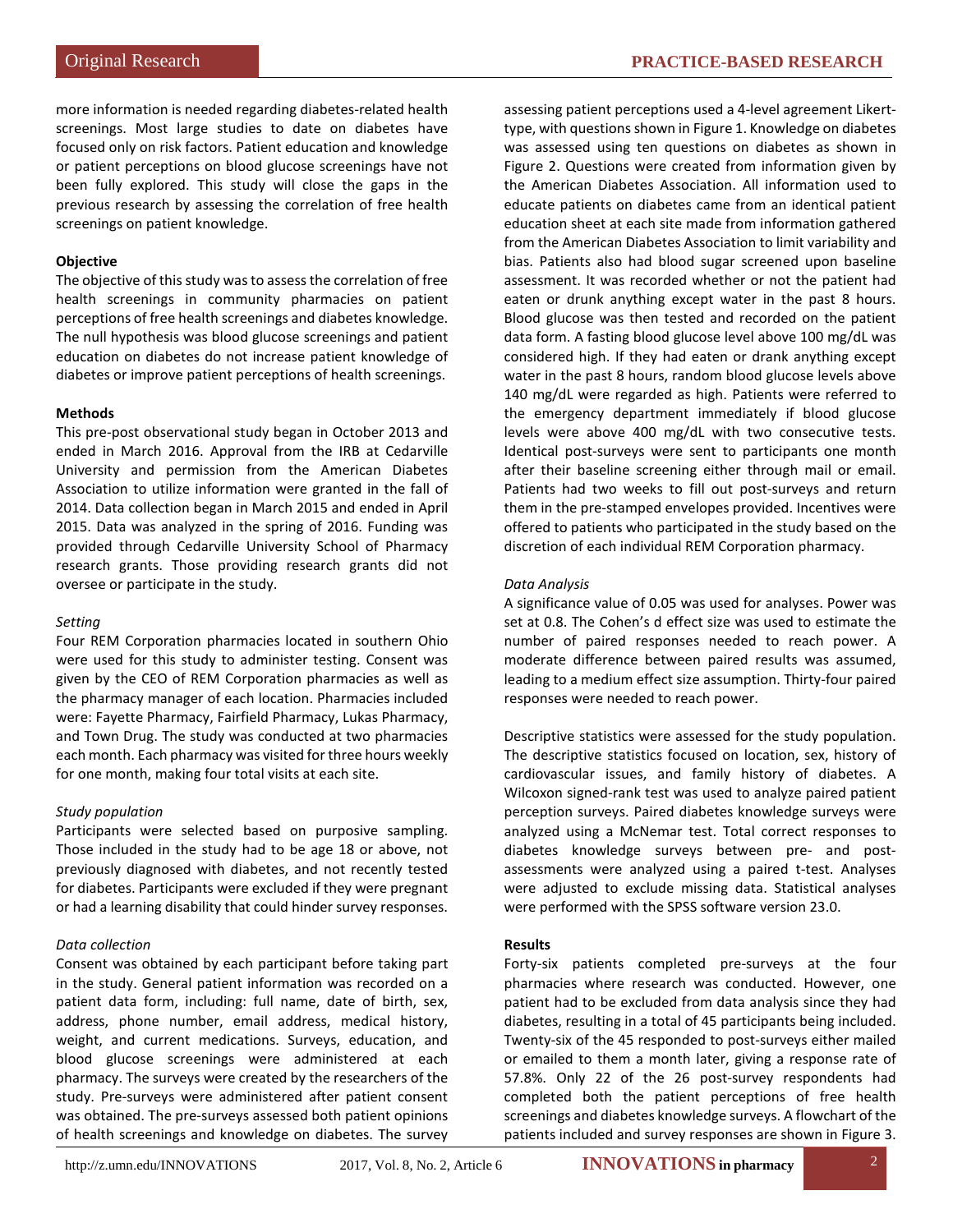Descriptive statistics of the original 45 participants expressed differences in gender, comorbidities, and family history of diabetes, as shown in Table 1. The majority were female (64.4%) and 71.7% of participants had diseases other than diabetes, such as: heart disease, high blood pressure, kidney disease, depression, and anxiety. Related to cardiovascular issues, 60% had a history of heart disease, high blood pressure, or stroke.

There were a total of 45 pre-surveys responses and 26 postsurvey responses. The number of answers to each question varied due to some questions being skipped by various participants. The percentages given were based on 45 presurvey and 26 post-survey participants and p-values were adjusted for missing pairs. A large majority of participants selected "agree" or "strongly agree" on both pre- and postsurveys, meaning opinions were mostly positive overall. However, there was some variation for questions 6 and 8 on the pre-surveys. Exact percentages of responses for presurveys and post-surveys are shown in Table 2 and Table 3, respectively. There were no statistically significant differences when comparing pre-survey and post-survey answers for each of the 8 questions. All p-values were greater than 0.05 and pvalues for each question can be seen in Table 4.

There was a total of 45 respondents for the pre-surveys and a total of 22 for post-surveys. The percentages given were based on 45 pre-survey and 22 post-survey participants and p-values were adjusted for missing pairs. Results of the diabetes knowledge survey are shown in Table 5. Each question had a higher percentage of correct answers in post-survey than in pre-survey responses. However, there were only five questions that had statistically significant results between preand post-surveys. Questions 1, 6, and 8-10 had a significantly higher number of correct answers in post-survey results (p=0.008, 0.031, 0.031, 0.006, and 0.021, respectively). All other questions had p-values greater than 0.05. However, there was a statistically significant difference between total pre-knowledge and post-knowledge surveys with p<0.001.

Each patient who participated had blood glucose tested to measure if they had abnormally high or low blood sugar levels. None of the patients tested for abnormally high or low blood sugar.

#### **Discussion**

The goal of this study was to determine the correlation of free community health screenings on both patient perceptions of free health screenings and diabetes knowledge. The majority of respondents agreed or strongly agreed in both pre- and post-surveys that health screenings in community pharmacies are beneficial, they were comfortable participating in free health screenings in community pharmacies, they are more aware of their health due to health screenings, and they would recommend family and/or friends to attend health screenings. However, a few respondents disagreed that community pharmacies are great locations for health screenings and that pharmacists are adequately qualified to administer screenings. Several of the participants also believe they are not more aware of their health due to health screenings. Due to these beliefs, they would not participate regularly in health screenings.

Results of pre- and post-survey comparison regarding patient perceptions showed little change in patient opinions of such services. This can primarily be explained by the relatively positive outlook toward free health screenings shown in the pre-surveys. With highly positive baseline opinions of free screenings there was little opportunity for a statistically significant difference to be shown between the pre- and postsurveys. This is encouraging for health professionals looking to participate in these types of activities in the future, as patients appeared receptive to participating.

#### **Limitations**

Data from this study must be interpreted with limitations being considered. One main limitation was the study not being adequately powered. Thirty-four paired responses were needed in order to reach power, but only 22 complete pre- and post-survey responses were received. Another limitation was there was no certain way to determine patients had not been diagnosed with diabetes or had recently been tested. This could have possibly skewed results by affecting the blood glucose testing and patient education. Recording the names of medications patients were taking helped reduce the risk of these threats to validity, since antidiabetic medications could easily be identified. There may also be an issue with lack of generalizability due to both the small sample size and small number of locations used in the study. Although the screenings were done in the pharmacies, there was also the issue of confidentiality. The screenings were done in an open area of the pharmacy and not in a private location. Providing coverings such as cubicles or screens may have helped put participants at ease and assure confidentiality. Studies have shown that participants are more likely to participate in screening or deliver health information to health care providers if there is respect and confidentiality.<sup>10</sup>

Improvements could be made in the future to help strengthen the study. Future research could use a broader range of locations in order to maximize generalizability. More time to collect data would also be beneficial for future studies in order to get a larger sample size for better results. Future research should focus on improving patient knowledge of disease states and the correlation of patient education on overall health outcomes.

#### **Conclusion**

This study demonstrates that patients are receptive to the idea of free health screenings in community pharmacies and see a